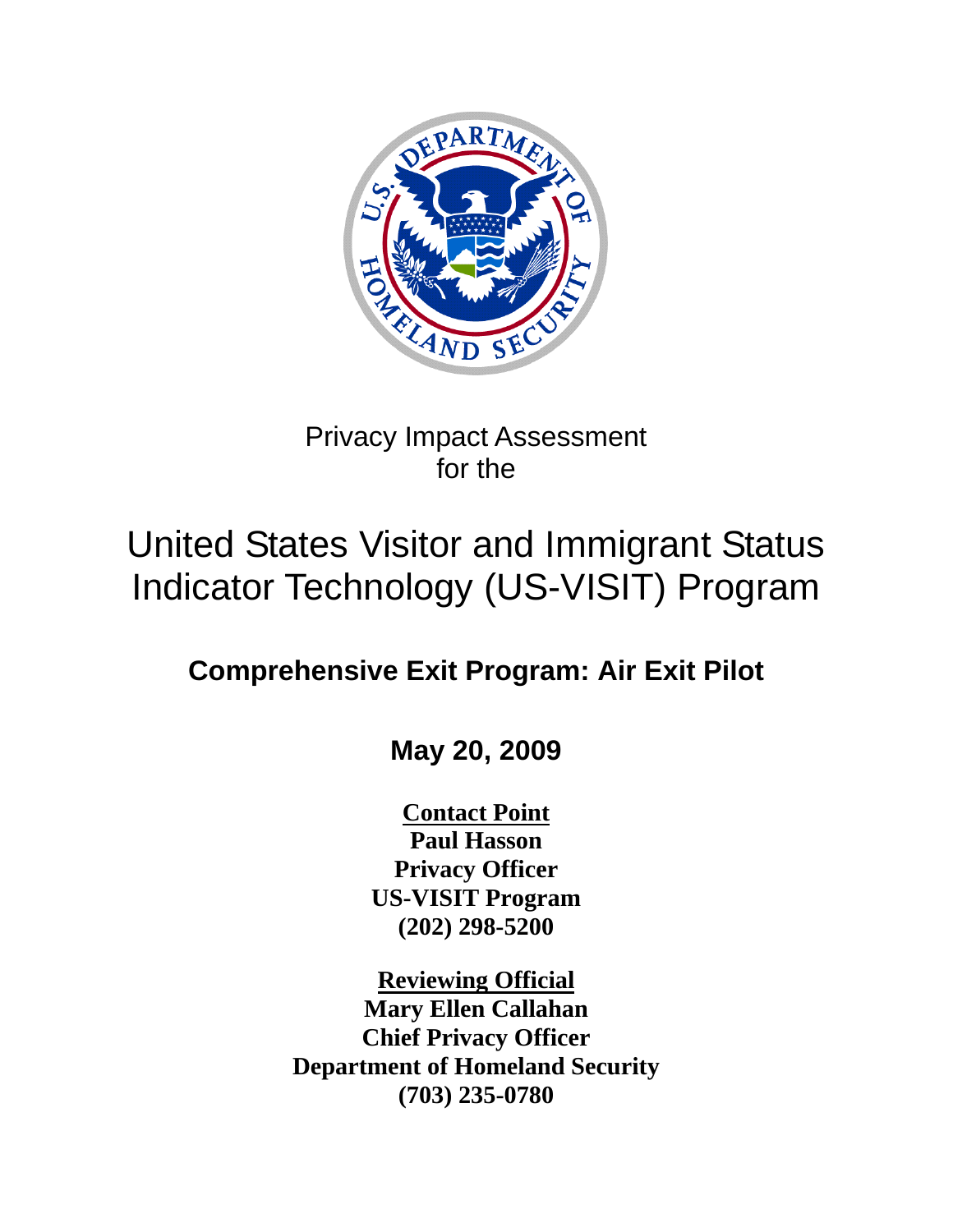

## **Abstract**

The United States Visitor and Immigrant Status Indicator Technology (US-VISIT) Program is implementing a new pilot phase of a comprehensive exit program for integrating non-U.S. citizen departure with existing arrival information. The Exit Program requires the collection of minimal biometric and biographic data from covered aliens, enabling US-VISIT Entry/Exit matching, identity verification, and cross-checking against a list of subjects of interest. This Privacy Impact Assessment (PIA) is conducted because US-VISIT collects personally identifiable information on non-U.S. citizens.

#### **Overview**

 $\overline{a}$ 

The Department of Homeland Security (DHS) created the US-VISIT Program to implement a biometric entry and exit system. In 2004, US-VISIT took its first step toward meeting this objective by deploying biometric collection capabilities at ports of entry (POEs) concurrent with the deployment by the Department of State of biometric collection capabilities at visa-issuing posts. The records stored by US-VISIT are primarily composed of data about foreign nationals who have legally entered or applied to enter the United States. As the system owner of these records, US-VISIT is in a unique position to biometrically identify people with unprecedented accuracy and to provide authorized officials with information about these individuals that might warrant further action. US-VISIT's capabilities support a broad range of Federal, State, and local government agencies that make a variety of risk and eligibility decisions related to the issuance of visas; admissibility to the United States (U.S.); adjudication of immigration benefits; matters of national security; law enforcement actions; intelligence and trend analysis; and the issuance of credentials (i.e., determining if an individual should be granted access to a critical facility or sensitive system). Through such collaboration, US-VISIT seeks to close gaps that allow criminals, potential terrorists, or other persons of interest to enter our Nation undetected.

The US-VISIT Program has been implemented in phases, with each phase adding improved capabilities. US-VISIT will first focus on implementing biometric exit collection at airports and then address deployment at land and sea POEs. This PIA addresses "Air Exit," a new pilot phase of a comprehensive exit program for integrating non-U.S. citizen departure information with existing arrival information. The Air Exit pilot is being conducted at the Detroit Metropolitan Wayne County (DTW) and Atlanta Hartsfield-Jackson (ATL) airports (subject to change). U.S. Customs and Border Protection (CBP) and U.S. Transportation Security Administration (TSA) participation in the pilot is limited to facilitating the collection of limited biometric and biographic information from certain "in-scope" travelers on behalf of US-VISIT during the Air Exit pilot. In-scope travelers are generally defined as non-U.S. citizen visitors, including Lawful Permanent Residents (LPRs), between the ages of 14 and 79 with the exception of certain Canadian and Mexican citizens and visitors subject to National Security Entry-Exit Registration System (NSEERS) registration or admitted on certain visas (hereafter referred to as "non-U.S. citizen visitors"). [1](#page-1-0)

The purpose of the pilot is to evaluate the impact of collecting biographic and biometric information at departure gates and TSA security checkpoints. Certain non-U.S. citizen visitors with an international destination are directed to areas near the departure gate or at the TSA checkpoint for biographic and biometric information collection. Using a mobile or portable collection device, the officers collect one or more electronic fingerprint $(s)$ ,<sup>[2](#page-1-1)</sup> and the associated biographic information that is contained

<span id="page-1-0"></span><sup>&</sup>lt;sup>1</sup> Additional information about LPR and non-U.S. citizen visitor entry and exit requirements is available in the Final Rule (73 FR 77473) and the *Enrollment of Additional Aliens in US-VISIT* Privacy Impact Assessment at http:/[/www.dhs.gov/privacy](http://www.dhs.gov/privacy).<br><sup>2</sup> The collection standard for this pilot has evolved from requiring as many as ten (10) prints to as few as one (1)

<span id="page-1-1"></span>from each hand. At present, the officers will collect two (2) prints from the right hand.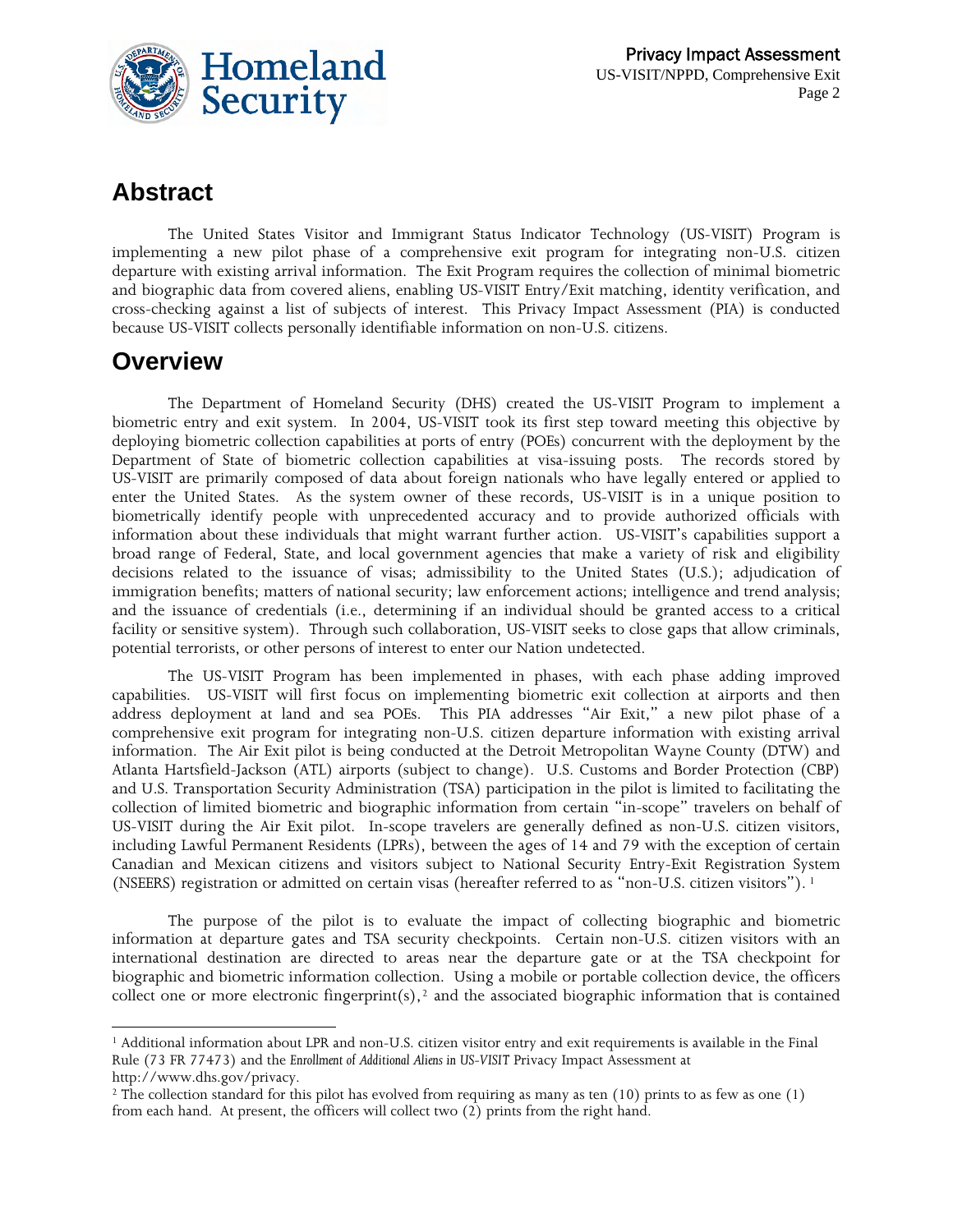

on a Machine Readable Travel Document (MRTD), such as name, date of birth, document issuance type, country, and number.

The Consolidated Security, Disaster Assistance, and Continuing Appropriations Act of 2009, Pub. L. 110-329, Div. D (2009 Appropriations Act) calls for a commercial air carrier to participate in the Air Exit pilot and facilitate the collection of biometric data from non-U.S. citizen visitors departing the United States. Because no air carrier agreed to participate, US-VISIT submitted a request to National Protection and Programs Directorate (NPPD) to proceed with the implementation of one air biometric pilot with CBP and one air biometric pilot with TSA. On March 23, 2009, NPPD approved this request to proceed with the pilot without air carrier participation.

The portable and/or handheld biometric and biographic collection devices verify the clarity and machine-readability of the data collected. Data is encrypted as it is collected. At both the Atlanta and the Detroit airport locations, the biometric and biographic data are transmitted in an encrypted format to a secure, dedicated DHS notebook computer and then to the US-VISIT IDENT system. The data remains encrypted during the entire transmission process. And the data is automatically deleted from the mobile device and DHS notebook computer after each step of the transmission process is completed. To minimize the potential for theft or loss, the devices and DHS notebook computers remain in the control of CBP or TSA at all times. When not in use, the mobile devices and DHS notebook computers are stored at secure CBP and TSA offices at the respective airport locations. To minimize other privacy concerns, the mobile devices and DHS notebook computers incorporate strict physical and procedural controls, FIPS-compliant data encryption, residual information removal, and require authorized users to sign in using account names and passwords.

### **Section 1.0 Characterization of the Information**

The following questions are intended to define the scope of the information requested and/or collected, as well as reasons for its collection as part of the program, system, rule, or technology being developed.

#### **1.1 What information is collected, used, disseminated, or maintained in the system?**

The personally identifiable information (PII) that is collected, used, disseminated, and maintained for this Air Exit pilot includes: fingerprint images, full name (i.e., first, last, middle, nickname, and alias), date of birth, place of birth, citizenship, document identifier (e.g., document type, document number/country of issuance), and gender.

#### **1.2 What are the sources of the information in the system?**

The sources of the information for Air Exit are certain non-U.S. citizen visitors departing the United States from Detroit Metropolitan Wayne County (DTW) and Atlanta Hartsfield-Jackson (ATL) airports (subject to change). On behalf of US-VISIT, CBP is facilitating the collection of information at DTW, and TSA is facilitating the collection of information at ATL.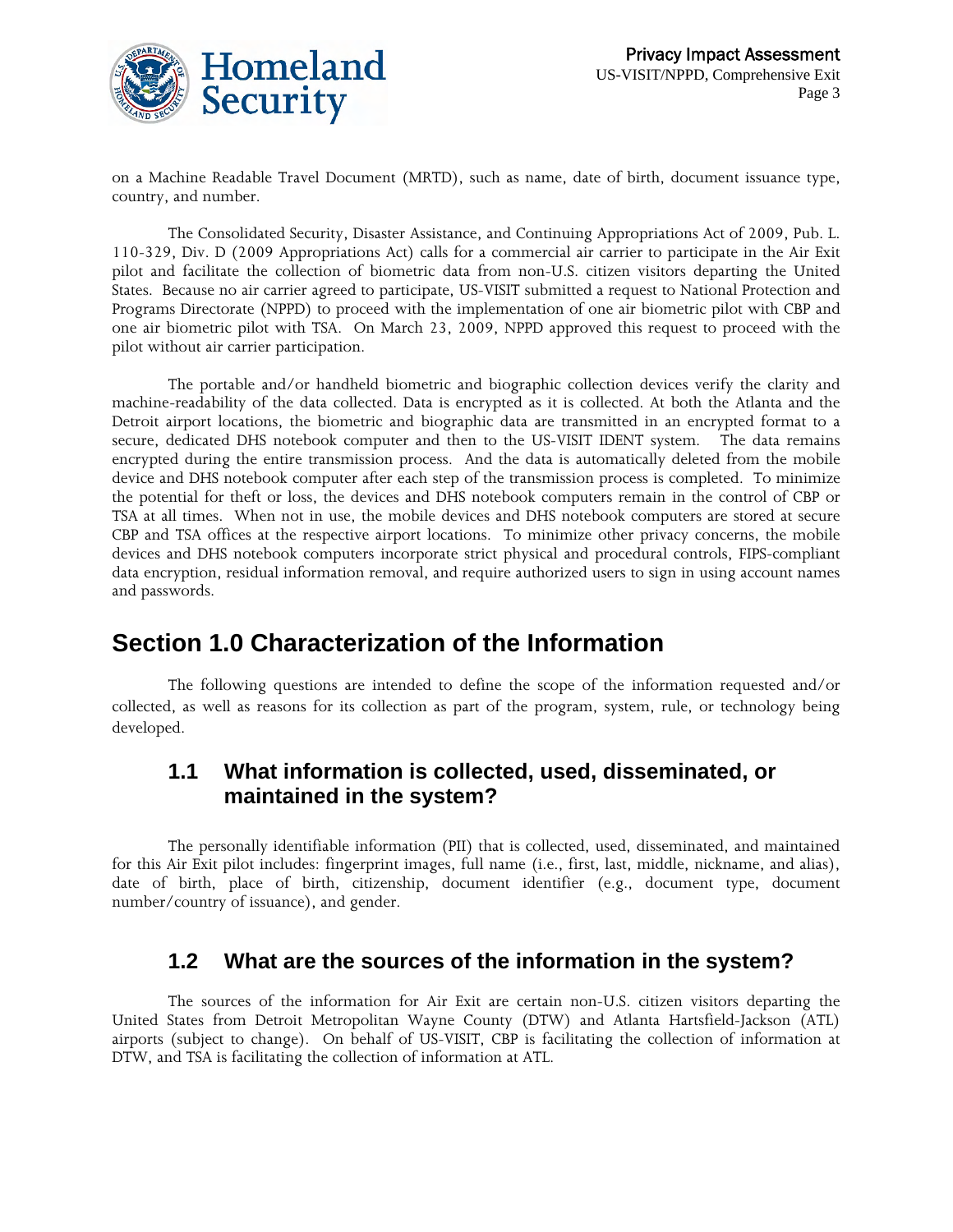

#### **1.3 Why is the information being collected, used, disseminated, or maintained?**

In addition to evaluating the impact of collecting biometric and biographic information at departure gates and TSA checkpoints, information is collected, used, disseminated, and maintained to verify identity; conduct terrorist, criminal, and immigration violation checks; and integrate arrival and departure information for the purposes of immigration and border management, national security, and law enforcement.[3](#page-3-0) As required by the Department of Homeland Security Act Appropriations of 2009, US-VISIT biometrically verifies the identity of previously encountered non-U.S. citizen visitors departing the United States. US-VISIT also conducts biometric checks against a list of subjects of interest. Results of these biometric checks are referred to and managed by the appropriate DHS agencies on a case by case basis. Biometrics that match a non-U.S. citizen visitor's US-VISIT record are associated with that record and stored in the US-VISIT Automated Biometric Identification System (IDENT). When the identity of a non-U.S. citizen visitor cannot be biometrically verified against a previous encounter, the biometric is stored in IDENT but is not associated with a previously collected IDENT record. The IDENT PIA is available at: http://[www.dhs.gov/privacy.](http://www.dhs.gov/privacy)

#### **1.4 How is the information collected?**

CBP Officers and TSA Security Officers (TSOs) facilitate the collection of biometric and biographic information using a briefcase and/or handheld biometric and biographic collection device. Certain non-U.S. citizen visitors with an international destination are directed to areas near the departure gate or by TSOs at the TSA checkpoint for biometric and biographic information collection. The collection devices scan fingerprint data and Machine Readable Travel Documents (MRTD), such as passports and visa documents.

CBP uses temporary signage at the gate for a flight identified for participation in the Pilot. The signage directs non-U.S. citizen visitors as to the procedures for complying with the program (e.g., where to line up, which fingers to present for scanning, etc.). CBP Officers, acting on behalf of US-VISIT, collect biographic information from the MRTD using the mobile collection device. After confirmation that the individual is in-scope, the CBP Officer facilitates the collection of biometrics.

TSA determines in-scope individuals by reviewing the presented form of identification and the destination indicated on the boarding pass. If the individual is initially determined to be in-scope, the individual is directed to the biographic/biometric collection area. The TSO, acting on behalf of US-VISIT, will swipe the MRTD through the mobile collection device to collect biographic information. Based on the biographics, these devices are capable of alerting the officers as to whether the individual is in-scope or out-of-scope. [4](#page-3-1) After confirmation that the individual is in-scope, the TSO facilitates the collection of biometrics. After the TSO has completed the information collection, the individual is escorted to the TSA screening checkpoint.

#### **1.5 How will the information be checked for accuracy?**

Multiple quality checks are performed on the biometric and biographic information to ensure the information meets a minimum level of completeness and quality. Quality checks are conducted against the submitted documentation by verifying the information provided against a passport and/or another

 $\overline{a}$ 

<span id="page-3-1"></span><span id="page-3-0"></span><sup>&</sup>lt;sup>3</sup> These actions are back-end processes that occur after the data has been transmitted to DHS servers.<br><sup>4</sup> If the individual is not in-scope, the TSO will delete that individual's biographics from the mobile device, and t individual will be escorted to the TSA screening checkpoint.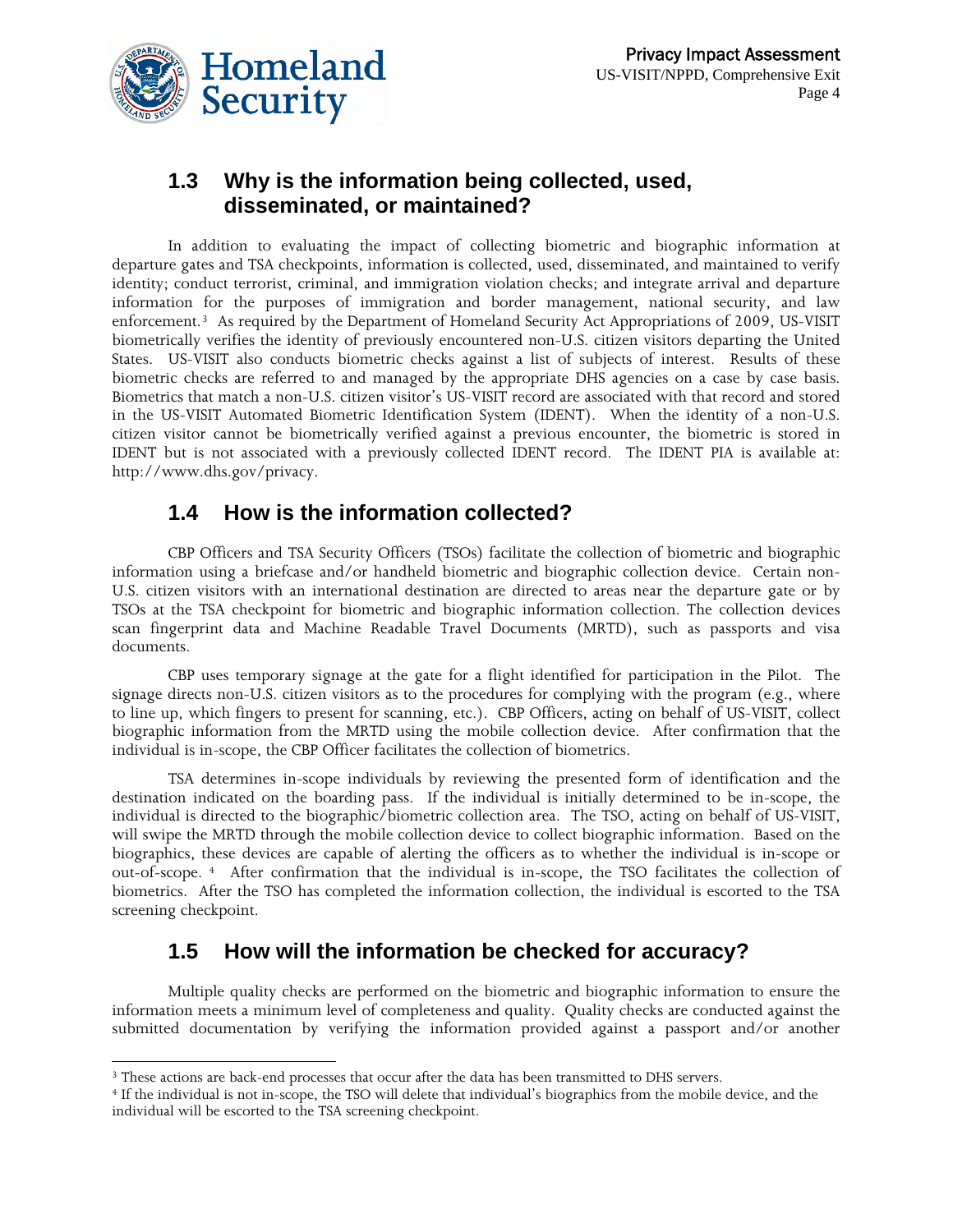

corroborating document, and if deemed necessary, by an in-person interview. Accuracy is also enhanced by providing individuals the opportunity to amend information if it is determined to be erroneous (additional information is available in Section 7.2 of this PIA). Finally, robust multi-lateral administrative policies ensure that inaccurate information is detected and corrected in a timely manner.

#### **1.6 What specific legal authorities, arrangements, and/or agreements defined the collection of information?**

In addition to the legal authorities that oversee implementation of US-VISIT, the legal authorities, arrangements, and agreements that specifically define the collection of Air Exit information are found in the Secure Travel and Counterterrorism Partnership Act of 2007 (STCPA). The STCPA directs the Secretary of DHS to establish an exit system that records the departure information of non-U.S. citizen visitors to the United States.

The Consolidated Security, Disaster Assistance, and Continuing Appropriations Act of 2009, Div. D (Department of Homeland Security Act Appropriations, 2009) directs US-VISIT to implement a pilot where limited biometric and biographic data is collected from non-U.S. citizen visitors departing the United States by air.

The Illegal Immigration Reform and Immigrant Responsibility Act of 1996, Public Law 104-208, authorized the creation of an entry-exit system that integrates non-U.S. citizen visitor arrival and departure information. The Immigration and Naturalization Service Data Management Improvement Act of 2000 (DMIA) requires the entry-exit system integrate all authorized or required arrival and departure data in electronic format.

The Visa Waiver Permanent Program Act, Section 205 (October 30, 2000), provides for the creation of a system that contains a record of the arrival and departure of every non-U.S. citizen visitor admitted under the Visa Waiver Program at air or sea ports of entry. The provisions of the DMIA subsequently resulted in the integration of the Visa Waiver Program arrival/departure information into the primary entry-exit system component of US-VISIT.

#### **1.7 Privacy Impact Analysis: Given the amount and type of data collected, discuss the privacy risks identified and how they were mitigated.**

Potential threats and privacy risks include collecting data from out-of-scope travelers, possible subsequent denial of admission to the United States based on faulty data, or misuse of PII. DHS seeks to address these risks by minimizing the collection and transmission of PII where possible. CBP Officers and TSOs use the biographic scanning devices to help determine if the traveler is in-scope. One or more electronic fingerprint(s), and a limited amount of associated biographic information that is contained on a Machine Readable Travel Document (MRTD), such as name, date of birth, document issuance type, country, and number is collected.

Collecting fingerprint data is necessary to meet the biometric requirements placed on the US-VISIT Program by statute. Collecting biographic information is necessary to facilitate the biometric identity verification and biometric check against DHS lists of subjects of interest. DHS protects the PII collected through robust privacy and security policies, procedures and standards governing data collection and use.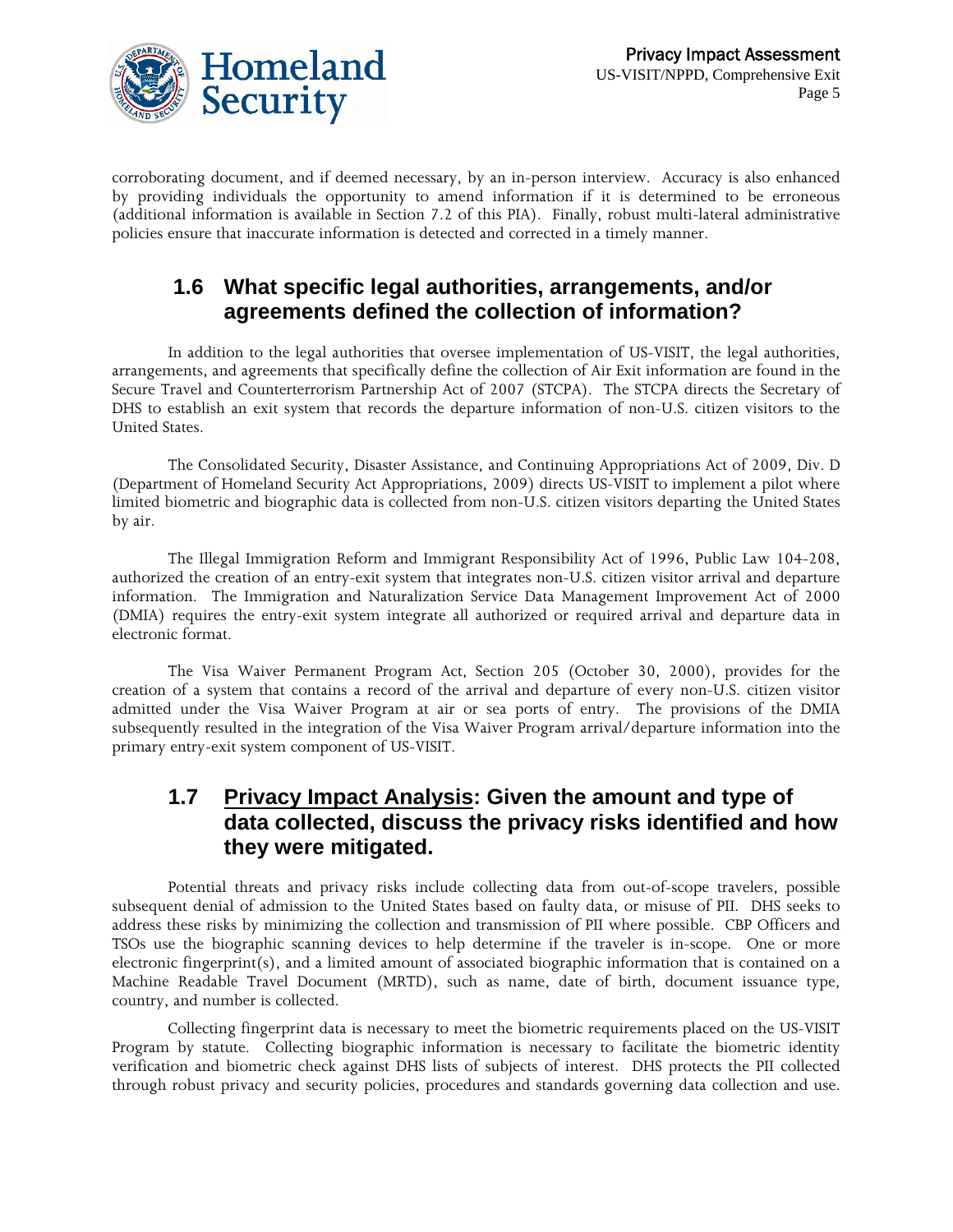

Redress procedures are discussed in Section 7.0. Security and technology risks and mitigation strategies for the mobile and handheld biometric collection devices are discussed in Sections 8.0 and 9.0.

## **Section 2.0 Uses of the Information**

The following questions are intended to delineate clearly the use of information and the accuracy of the data being used.

#### **2.1 Describe all the uses of information.**

US-VISIT stores and uses the data collected during the Air Exit process to record the departure of non-U.S. citizen visitors, conduct certain terrorist, criminal, and immigration checks on lists of subjects of interest on covered aliens, and compare biometric identifiers to those collected on previous encounters to verify identity. The information collected assists other DHS entities such as CBP, U.S. Immigration and Customs Enforcement (ICE), and U.S. Citizenship and Immigration Services (CIS) to make better U.S. border and immigration management decisions. The information also assists other Federal, State, local, tribal, and foreign law enforcement agencies engaged with DHS in strengthening national security and meeting law enforcement objectives.

#### **2.2 What types of tools are used to analyze data and what type of data may be produced?**

Air Exit relies on the same tools that currently support US-VISIT to analyze data for law enforcement purposes as well as intelligence and trend analysis, and quality assurance purposes critical for assessing risks related to border and immigration management operations.

#### **2.3 If the system uses commercial or publicly available data, please explain why and how it is used.**

Commercial or publicly available data are used only when needed to confirm previously collected information and/or to identify the address or telephone number of a non-U.S. citizen visitor after the data is transmitted to IDENT.

#### **2.4 Privacy Impact Analysis: Describe any types of controls that may be in place to ensure that information is handled in accordance with the above described uses.**

Technical, security, and privacy requirements are in place for the devices that capture and transmit biographic and biometric information. CBP and TSA personnel are given privacy and security training related to collecting the information. Information is transmitted over an approved, encrypted DHS network that includes audit trail capabilities to monitor, log, and analyze system transactions as well as actions and system users' accesses. All audit records are managed per applicable DHS and/or US-VISIT official record schedules and record management procedures. In addition, all information is protected against unauthorized use, modification, and/or retention by a robust privacy and security program. US-VISIT records are protected consistent with all applicable privacy laws and regulations, including the publicly published US-VISIT privacy policy. Physical, technical, and administrative controls, which include access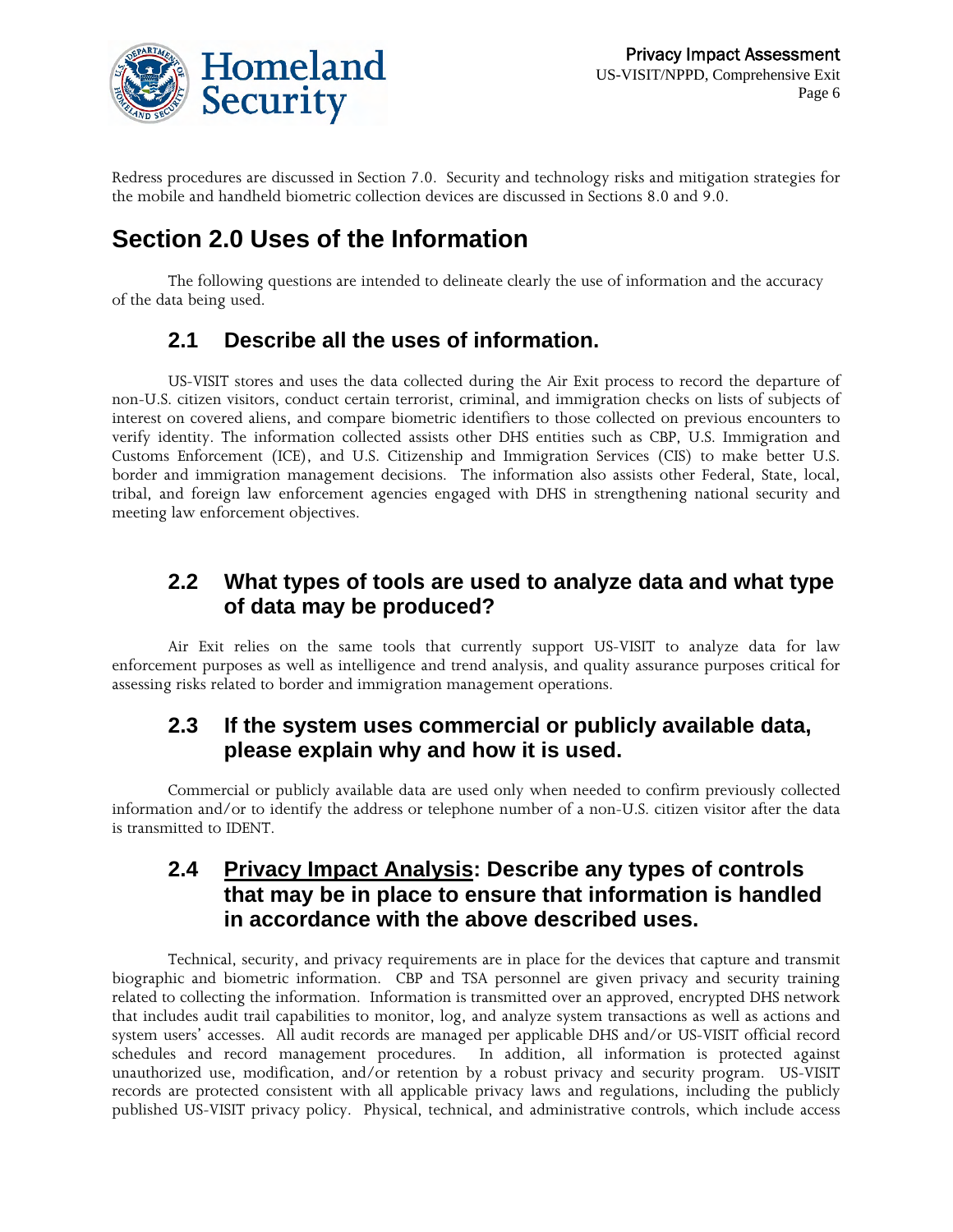

controls and system user education and training, assist in keeping information secure and confidential. A program-dedicated privacy officer is responsible for overseeing compliance and ensuring that information is used appropriately.

## **Section 3.0 Retention**

The following questions are intended to outline how long information will be retained after the initial collection.

#### **3.1 How long is information retained?**

Air Exit information is retained by US-VISIT in accordance with the approved IDENT retention schedule of 75 years. The IDENT PIA is available at: http:/[/www.dhs.gov/privacy](http://www.dhs.gov/privacy).

Data stored on the mobile device is no longer needed once it is loaded into IDENT and is immediately deleted from the device upon confirmation of its successful transfer to the IDENT system.

#### **3.2 Has the retention schedule been approved by the component records officer and the National Archives and Records Administration (NARA)?**

Yes, the retention schedule has been approved by the component records officer and the National Archives and Records Administration.

#### **3.3 Privacy Impact Analysis: Please discuss the risks associated with the length of time data is retained and how those risks are mitigated.**

The risk associated with the length of time Air Exit information is retained is that the information may become vulnerable to unauthorized use or disclosure. To mitigate this risk, only the minimum amount of biometric and biographic data necessary to facilitate identity verification is collected. DHS will retain the PII in accordance with the NARA-approved retention schedule. Strict internal controls and auditing requirements are in place to guard against unauthorized use or disclosure.

## **Section 4.0 Internal Sharing and Disclosure**

The following questions are intended to define the scope of sharing within the Department of Homeland Security.

#### **4.1 With which internal organization(s) is the information shared, what information is shared and for what purpose?**

Information may be shared on a need to know basis in the performance of official duties with those DHS components engaged in border management, immigration enforcement, counter-terrorism, law enforcement, or national security. The sharing activities are consistent with data sharing and internal disclosures previously established for US-VISIT.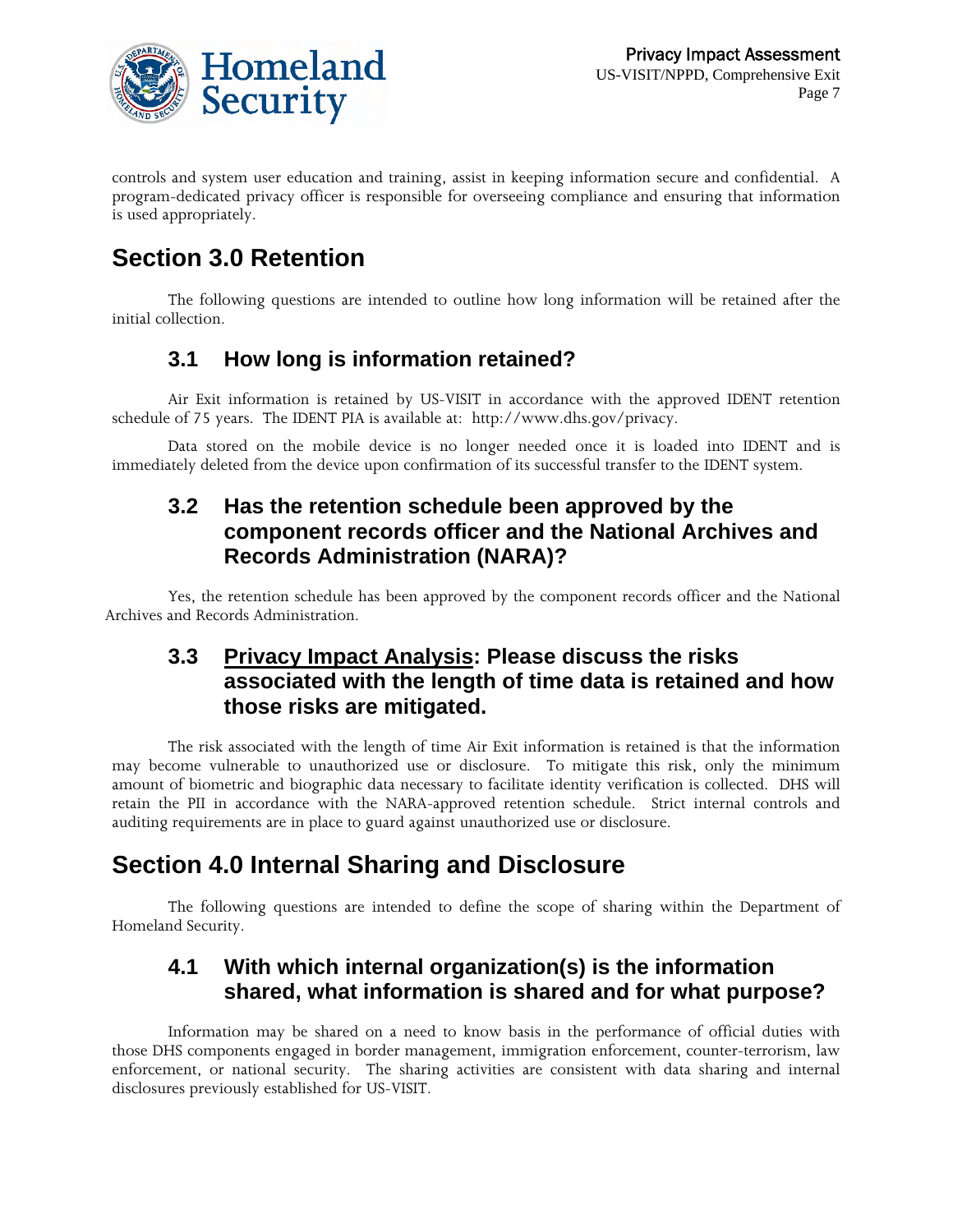

#### **4.2 How is the information transmitted or disclosed?**

Information may be shared via secured, encrypted networks. Any transmission or disclosure of information is done in accordance with a Letter of Intent (LOI), a Standard Operating Procedure (SOP), Interconnect Security Agreement (ISA), or data sharing agreements between US-VISIT and the respective data sharing partners.

#### **4.3 Privacy Impact Analysis: Considering the extent of internal information sharing, discuss the privacy risks associated with the sharing and how they were mitigated.**

Potential risks and vulnerabilities are mitigated by partnering closely with all sharing organizations and implementing and documenting stringent operating procedures. DHS components are required to comply with the Department security policies and procedures, including the DHS Information Technology (IT) Security Program Handbook for Sensitive Systems. The handbook is a comprehensive guide that provides complete information security requirements to safeguard personal information. The guide also mandates roles and responsibilities, management policies, operational policies, technical controls, and application rules, to be applied to component systems, communications between component systems, and all interfaces between component systems. All DHS systems are fully secured, certified, and accredited. Information is shared on a need to know basis in the performance of official duties.

## **Section 5.0 External Sharing and Disclosure**

The following questions are intended to define the content, scope, and authority for information sharing external to DHS which includes Federal, State, and local government, and the private sector.

#### **5.1 With which external organization(s) is the information shared, what information is shared, and for what purpose?**

Information may be shared with Federal, State, local, foreign, or tribal law enforcement agencies that, in accordance with their responsibilities, are lawfully engaged with DHS in strengthening national security and meeting law enforcement objectives.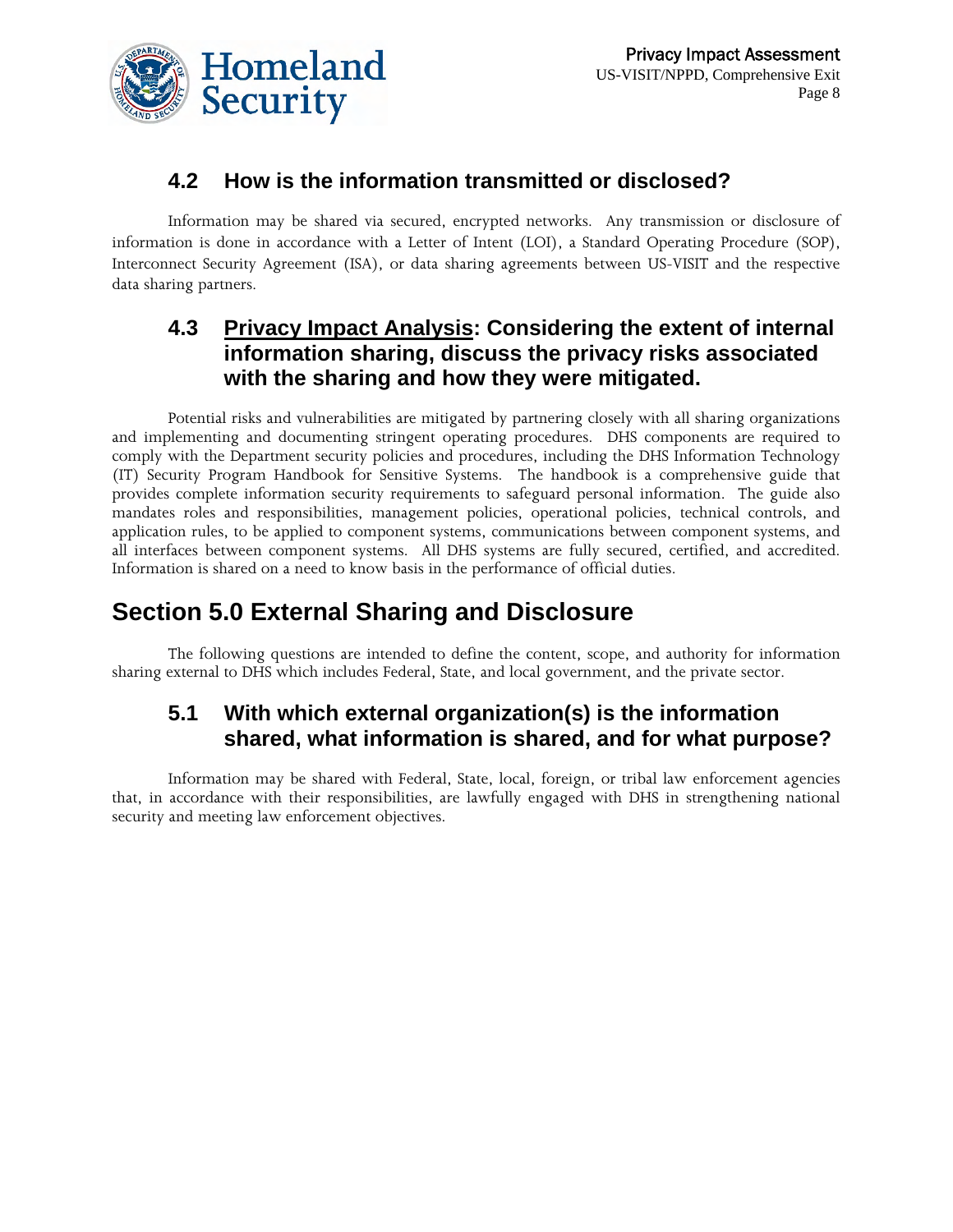

**5.2 Is the sharing of personally identifiable information outside the Department compatible with the original collection? If so, is it covered by an appropriate routine use in a System of Record Notice (SORN)? If so, please describe. If not, please describe under what legal mechanism the program or system is allowed to share the personally identifiable information outside of DHS.** 

Personally identifiable information (PII) shared outside of DHS is compatible with the original purpose of collection. Sharing of PII is covered by the IDENT System of Records Notice (SORN).[5](#page-8-0) DHS has established formal sharing agreements with non-DHS organizations which stipulate the narrow conditions for appropriate sharing or disclosure, including how the information must be protected and used, and how it must be aligned with a DHS mission. PII may be shared outside of DHS with appropriate Federal, State, local, tribal, foreign, or international agencies seeking information on the subjects of wants, warrants, or lookouts, or any other subject of interest, for purposes related to administering or enforcing the law, national security, immigration, or intelligence, where consistent with a DHS mission-related function as determined by DHS.

#### **5.3 How is the information shared outside the Department and what security measures safeguard its transmission?**

Information is shared outside of DHS in accordance with the IDENT SORN<sup>[6](#page-8-1)</sup> for US-VISIT. When authorized, US-VISIT data may be shared using dedicated, secured networks, encrypted mobile devices, and secure connections. Any external transmission or disclosure outside of DHS must be in accordance with a formal agreement that contains binding transmission and security requirements.

#### **5.4 Privacy Impact Analysis: Given the external sharing, explain the privacy risks identified and describe how they were mitigated.**

The privacy risk is PII may be shared or used in a manner which is beyond the scope of the IDENT SORN or sharing agreement(s). This risk is mitigated by requiring sharing partners to implement secure standard operating procedures. These procedures are documented in binding Information Sharing Agreements (ISA). The ISAs establish a strict program designed to protect the confidentiality, integrity, and availability of shared information. DHS privacy and security programs require external sharing partners to establish and maintain strong rules of behavior for use of information, frequent periodic assessments and/or audits of physical, technical, and administrative controls, and regularly scheduled privacy/security training. US-VISIT contractors are required to follow the same privacy and security requirements as DHS staff.

<span id="page-8-0"></span> $\overline{a}$ 5 IDENT SORN, DHS/USVISIT-002, June 5, 2007, 72 FR 31080 < http://edocket.access.gpo.gov/2006/E6- 11995.htm> 6 *Id*.

<span id="page-8-1"></span>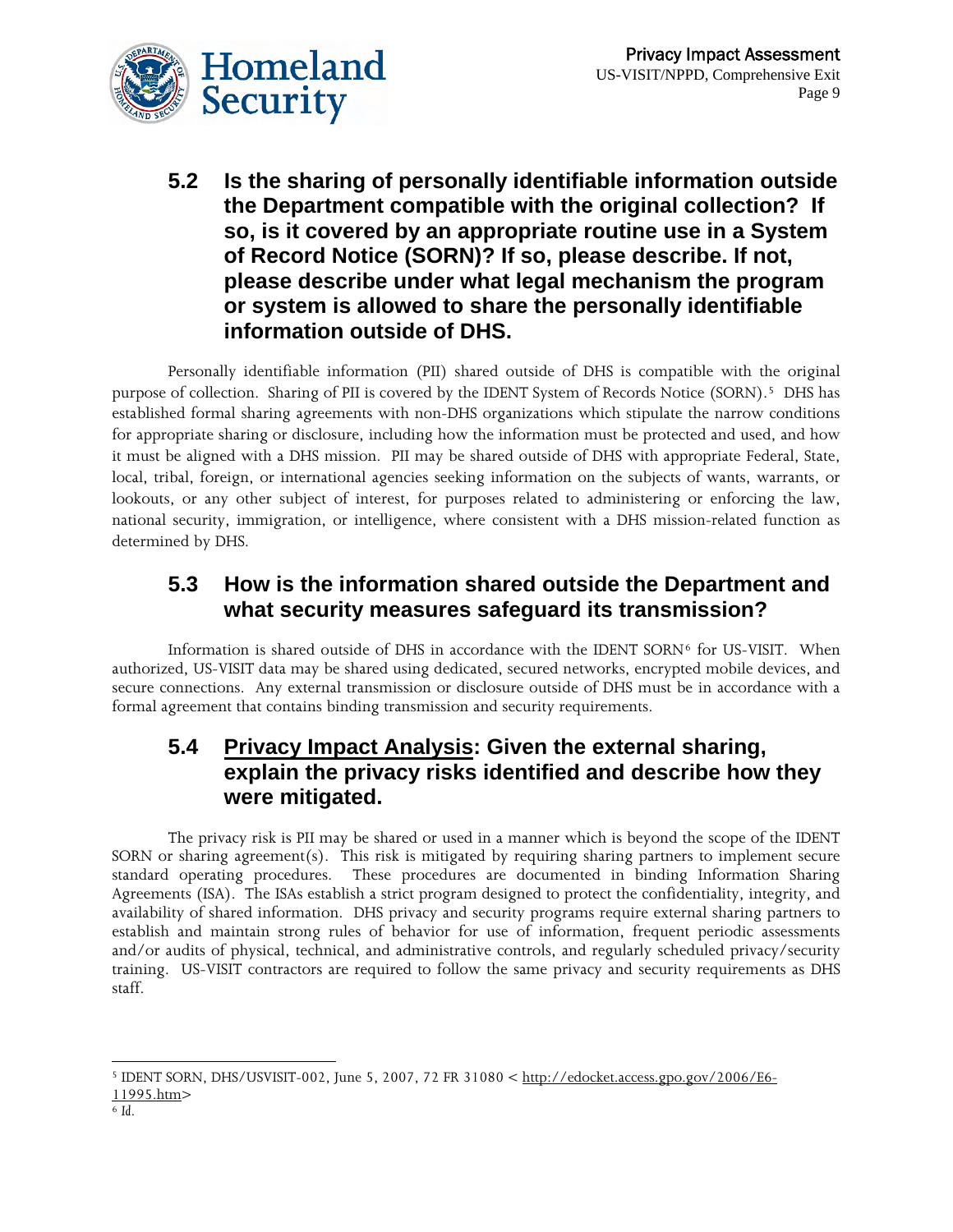

### **Section 6.0 Notice**

The following questions are directed at notice to the individual of the scope of information collected, the right to consent to uses of said information, and the right to decline to provide information.

#### **6.1 Was notice provided to the individual prior to collection of information?**

Non-U.S. citizen visitors receive notice regarding the collection of personally identifiable information through the IDENT SORN[7](#page-9-0) publication in the Federal Register, a notice for the Collection of Alien Biometric Data upon Exit from the United States at Air Ports of Departure publication in the Federal Register, news conferences, media announcements, press releases, and this PIA. Banners and signs created by US-VISIT are posted at departure gates and at TSA security checkpoints provide notice to departing non-U.S. citizen visitors. The signage describes the requirement for non-U.S. citizen visitors departing the United States to provide biometric and biographic information and provides redress and contact information to address privacy concerns. US-VISIT also conducts ongoing outreach activities with commercial air carriers and travel agents. Commercial air carriers and travel agents can then inform and educate their clients on Air Exit biometric and biographic data collection requirements.

#### **6.2 Do individuals have the opportunity and/or right to decline to provide information?**

8 CFR Parts 214, 215 and 235, *Implementation of US–VISIT Biometric Requirements* states, "…the Secretary of Homeland Security or [her] delegate may require aliens to provide fingerprints, photographs or other biometric identifiers upon arrival in or departure from the United States." If a non-U.S.-citizen visitor fails to provide the requested biometric or biographic information, the individual may be deemed ineligible for future visas or admission to United States, or discretionary immigration benefits provided by the United States.

#### **6.3 Do individuals have the right to consent to particular uses of the information? If so, how does the individual exercise the right?**

When implemented, non-U.S. citizen visitors do not have the right to consent to particular uses of collected information. Information may be used for border and immigration management, national security, and law enforcement.

#### **6.4 Privacy Impact Analysis: Describe how notice is provided to individuals, and how the risks associated with individuals being unaware of the collection are mitigated.**

<span id="page-9-0"></span>US-VISIT conducts on-going public outreach and notice campaigns to increase awareness about information collection requirements. Federal Register publications, public announcements and outreach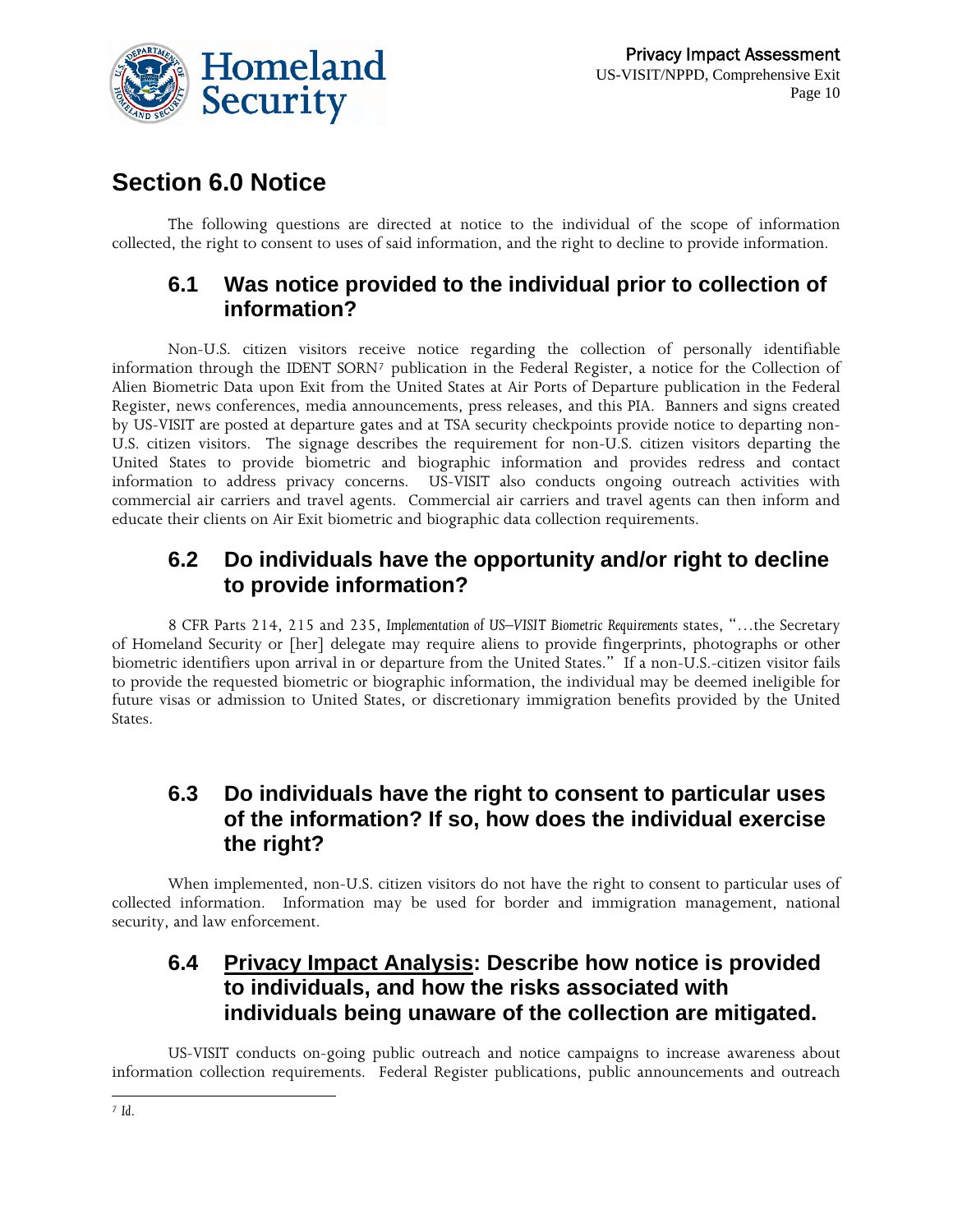

events, media releases, and publication of this PIA mitigate the risk that individuals may be unaware of collection requirements.

## **Section 7.0 Access, Redress and Correction**

The following questions are directed at an individual's ability to ensure the accuracy of the information collected about them.

#### **7.1 What are the procedures that allow individuals to gain access to their information?**

The Freedom of Information Act (FOIA) and the Privacy Act allow individuals to gain access to their information. Specific information on how to do so is posted on the DHS public-facing website (http://www.dhs.gov/xfoia/editorial\_0316.shtm) under "How to Submit a FOIA Request." The disclosure of some records or portions of a record may be subject to narrow exceptions for criminal or other law enforcement purposes. DHS extends access to all individuals, including U.S. and non-U.S. citizen visitors.

#### **7.2 What are the procedures for correcting inaccurate or erroneous information?**

Inaccurate or erroneous information may be corrected using existing formal redress processes to correct information maintained by US-VISIT. Individuals may submit a redress request through the DHS Traveler Redress Inquiry Program (TRIP) website (https://trip.dhs.gov). Once a redress request is submitted, the request is reviewed, and the appropriate DHS entity is tasked to respond in a timely manner. When appropriate, inaccurate or erroneous information is corrected and the individual is notified of the resolution to his/her request.

Additionally, Privacy Act requests involving Air Exit information may be submitted to: US-VISIT Privacy Officer; Department of Homeland Security, Washington, D.C., 20528; Phone (202) 298-5200; Fax (202) 298-5201; US-VISIT-FOIA@dhs.gov.

#### **7.3 How are individuals notified of the procedures for correcting their information?**

 Individuals are notified of the procedures for correcting their information through this PIA (as outlined above in section 7.2) and on the DHS public website. Additionally, redress procedures are published on the public facing DHS Traveler Redress Inquiry Program (TRIP) website, [listed](https://trip.dhs.gov/) above.

#### **7.4 If no formal redress is provided, what alternatives are available to the individual?**

 Formal redress is provided. If an individual who uses the formal redress process is dissatisfied with the response received, he/she may appeal to the DHS Chief Privacy Officer, who will review the appeal and provide final adjudication concerning the matter. The DHS Chief Privacy Officer may be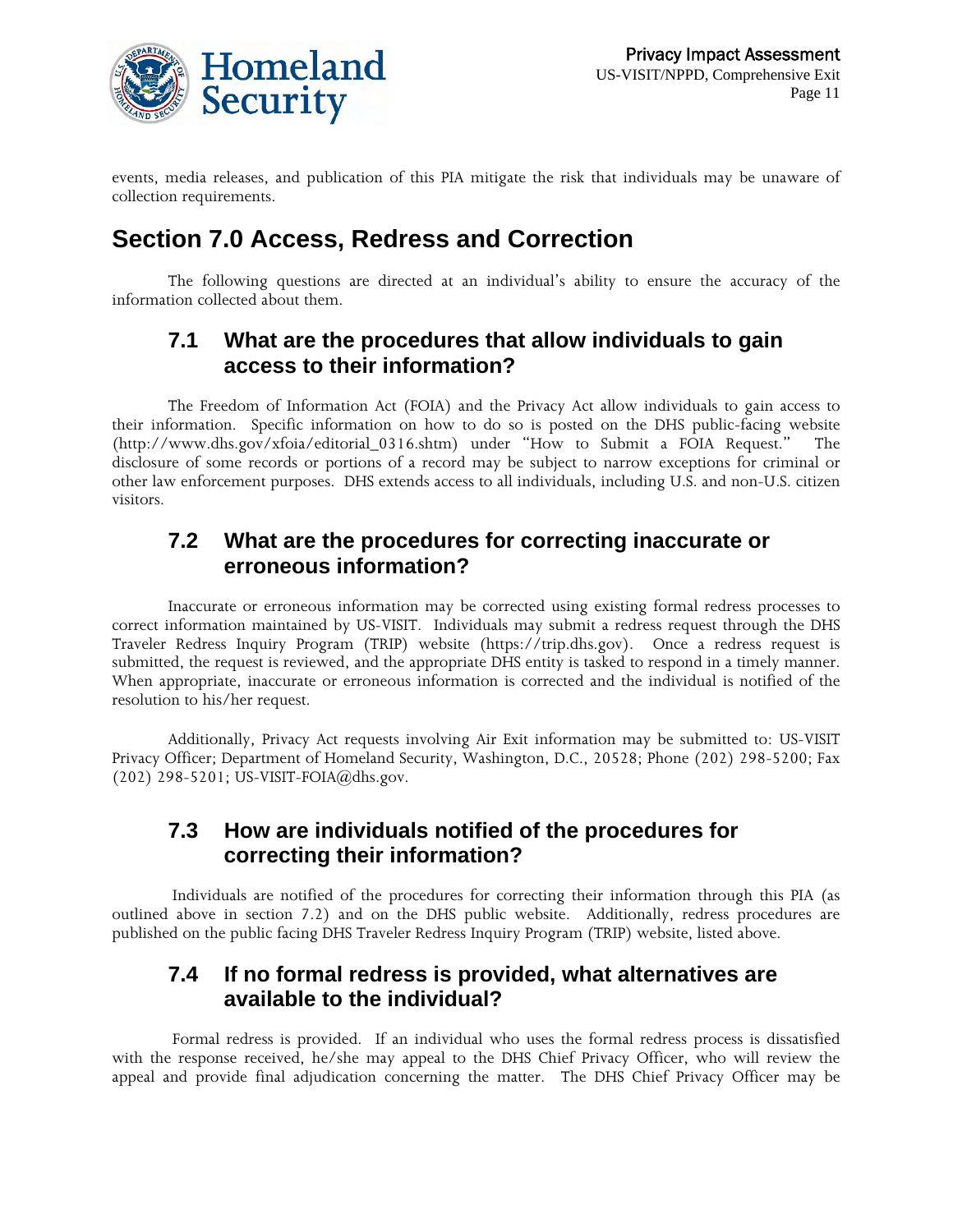

contacted at Chief Privacy Officer; ATTN: US-VISIT Appeal; Department of Homeland Security; Washington, D.C., 20528, USA; or Fax (202) 772-5036.

#### **7.5 Privacy Impact Analysis: Please discuss the privacy risks associated with the redress available to individuals and how those risks are mitigated.**

Inaccurate or erroneous information may cause inconvenience for non-U.S. citizen visitors attempting to re-enter the United States. If the data collected during exit does not match the data collected during entry, the next time the non-U.S. citizen visitor attempts to enter the U.S., CBP may send that individual to secondary screening in an attempt to resolve the mismatch problem. Non-U.S. citizen visitors will not be detained at the time of departure as a result of this pilot program.

A formal and robust redress process mitigates any privacy risks associated with Air Exit redress. The DHS TRIP website, referenced above, is an easy-to-use resource that serves as a central point-of-contact for the submission and processing of redress requests. Information is verified for accuracy through the performance of multiple quality checks. Quality checks are conducted against the submitted documentation to corroborate information, and, if necessary, personal interviews are conducted. Individuals may also request access to and/or a correction of their information, as permitted, pursuant to the FOIA or the Privacy Act.

### **Section 8.0 Technical Access and Security**

The following questions are intended to describe technical safeguards and security measures.

#### **8.1 What procedures are in place to determine which users may access the system and are they documented?**

Air Exit utilizes strong documented operating procedures to determine which users may access information. Users accessing systems containing Air Exit information must hold appropriate security clearances, and complete mandatory security and privacy training, including annual refresher training, is required. Access is granted on the principle of least privilege, separation of duties, and need to know. A user's "need to know" depends on when, how, and why the user requires access to the information. Accordingly, "need to know" is asserted only after access has been established, and that assertion is validated and confirmed by the user's manager, the system manager, and security personnel. Each user is given a unique account name and password to access the device. Accurate event logs fully record all system access, and the Information System Security Manager (ISSM) confirms compliance with the policy, and manages the activation or deactivation of accounts and privileges as required or when expired. Access control procedures operate in conjunction with a robust security program that implements physical, administrative, and technical controls to protect the confidentiality, integrity, and availability of the system.

#### **8.2 Will Department contractors have access to the system?**

In accordance with the access policies and procedures established by DHS for DHS-owned systems, contractors may have access to the systems that support Air Exit, in performance of their official duties (such as system administration, monitoring, and security functions). Contractor access is granted in accordance with the principles of least privilege, separation of duties, and need to know. US-VISIT contractors may assist in the transmission of data from capture devices to US-VISIT systems. The access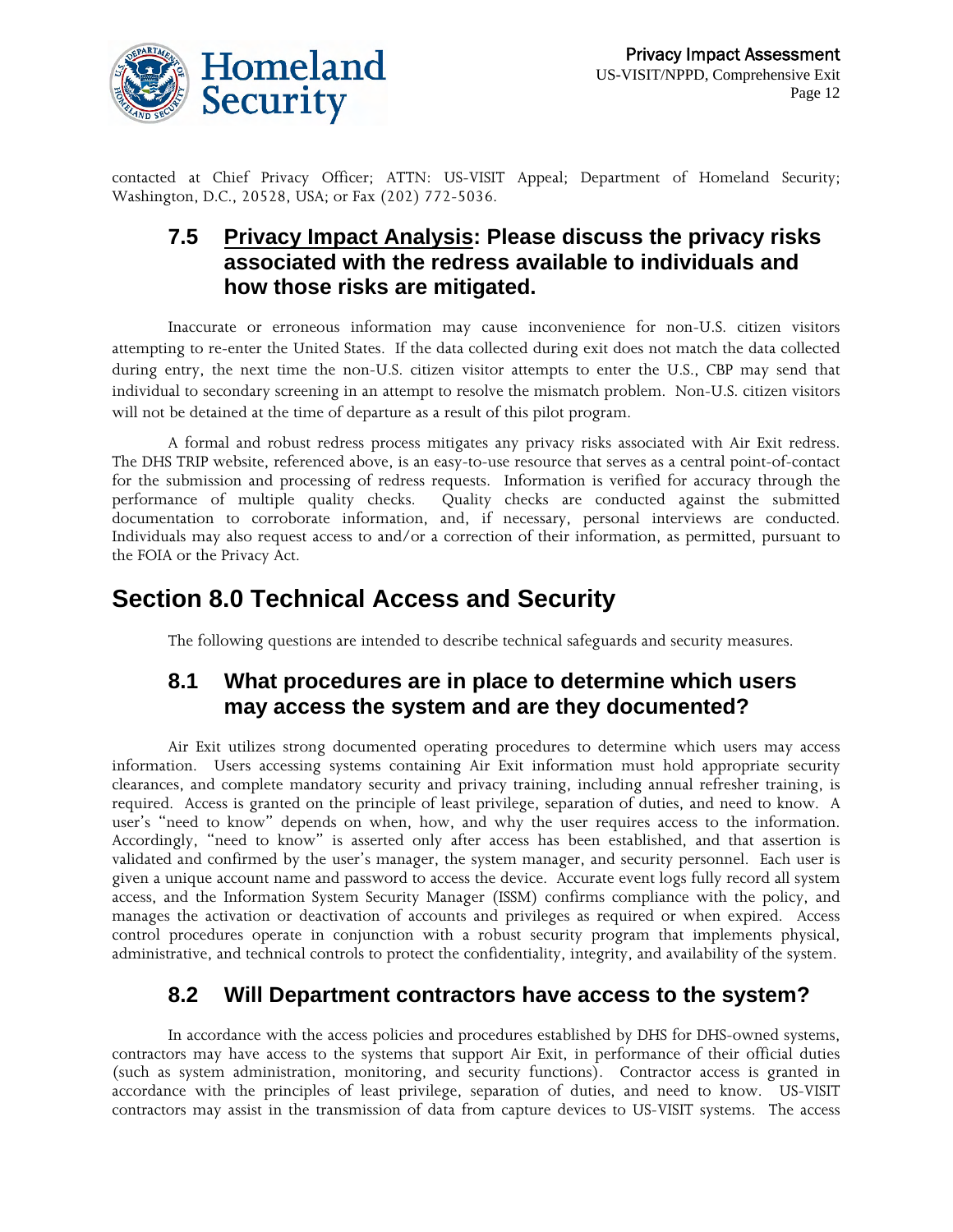

policies and logs are reviewed by security management to ensure the effective implementation of privacy and security safeguards. Contractors are also required to possess appropriate security clearances, and complete mandatory security and privacy training.

#### **8.3 Describe what privacy training is provided to users either generally or specifically relevant to the program or system?**

CBP Officers and TSOs participating in the Air Exit Pilot receive special training that addresses privacy and security risks and requirements. All users of US-VISIT systems that support Air Exit receive mandatory privacy training. The training is specialized to address the unique privacy requirements of US-VISIT. DHS personnel, including government personnel and contractors, are required to take annual privacy refresher training offered by their respective DHS components. DHS personnel receive instruction on privacy regulations, legislation, responsibilities of the US-VISIT privacy program, and specific rules of behavior that may govern the operation of a particular system. Users external to DHS, who are a party to an information sharing arrangement, are also required to receive the same or similar privacy training, and annual refresher training in accordance with data sharing agreements.

#### **8.4 Has Certification & Accreditation been completed for the system or systems supporting the program?**

Certification & Accreditation has been completed for the US-VISIT systems that support Air Exit.

#### **8.5 What auditing measures and technical safeguards are in place to prevent misuse of data?**

Auditing measures and technical safeguards have been implemented to prevent misuse of information associated with the Air Exit pilot. These measures and safeguards are fully compliant with the requirements of DHS information technology security policy, in particular the DHS Information Technology (IT) Security Program Handbook for Sensitive Systems, which establishes a comprehensive protocol to ensure information security, in addition to directives on roles and responsibilities, managerial and operational policies, technical controls, and application rules. Audits are conducted to ensure continued compliance with DHS security requirements.

#### **8.6 Privacy Impact Analysis: Given the sensitivity and scope of the information collected, as well as any information sharing conducted on the system, what privacy risks were identified and how do the security controls mitigate them?**

Given the sensitivity and scope of the information, as well as the scope of the information sharing that is conducted, privacy risks are mitigated by DHS approving and employing the highest standards of technical, security, and privacy requirements. For example, to secure against unauthorized access, use, disclosure, or modification, the biometric data is encrypted upon collection. During the collection process, the agent conducting the collection of biometric data from in-scope travelers does not have access to this encrypted data. Technical and security measures are also enacted to prohibit the transmission of the encrypted biometric data from being forwarded to unintended third party recipients. In addition, existing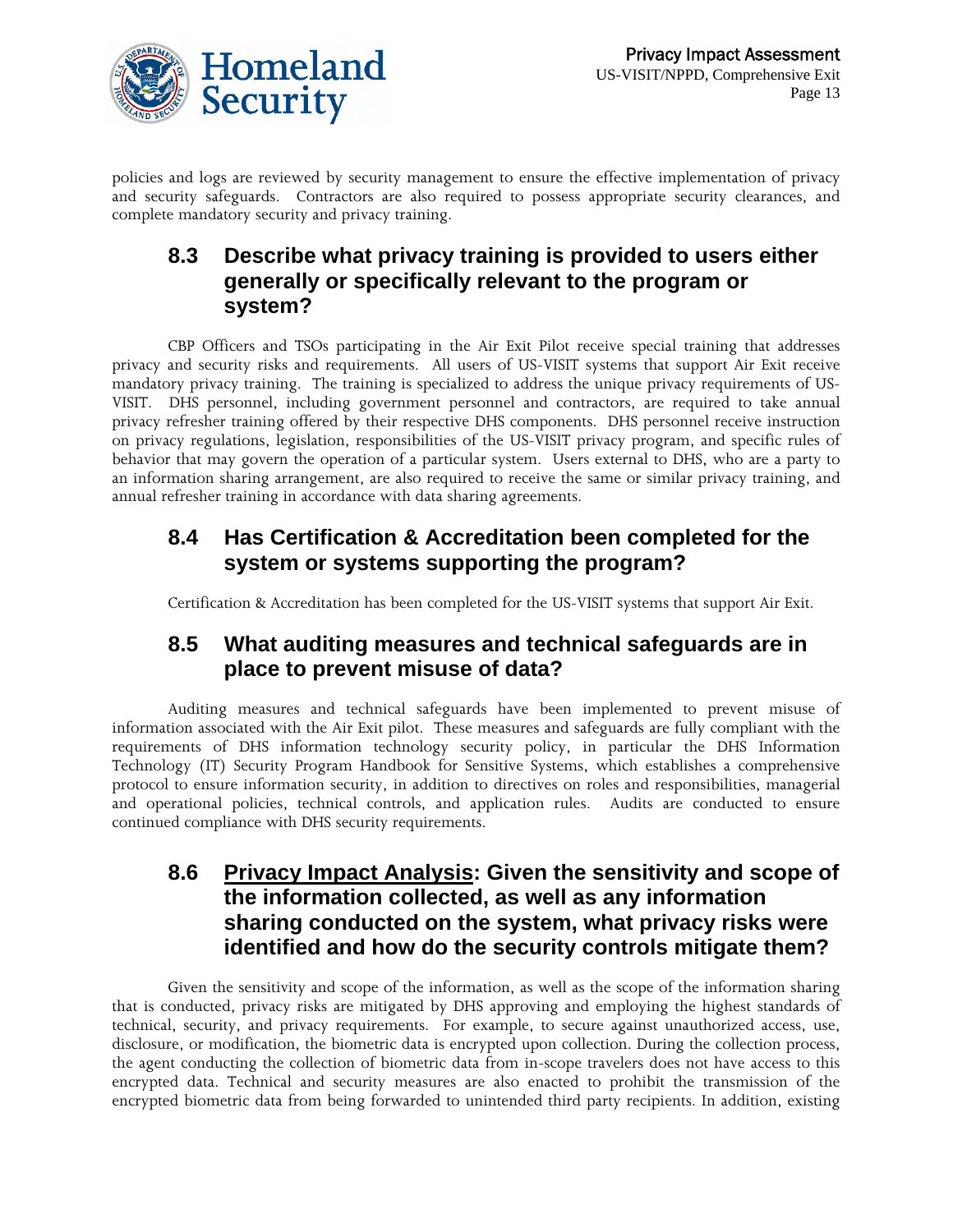



audit functions track all transmission and user activities related to the information, including access and modification once the data is transmitted to US-VISIT's systems. These procedures and access logs are subject to management oversight which confirms compliance with privacy and security requirements. The US-VISIT systems that support Air Exit are certified and accredited, and operate in accordance with strict DHS policies, and all applicable Federal privacy and security regulations. Systems undergo a periodic assessment of physical, technical and administrative controls to enhance accountability and data integrity. Obtaining access to the systems is controlled through documented procedures based on least privilege, need to know, and established job responsibilities. All users with access to IDENT must possess security clearances, and take mandatory security and privacy training relevant to their responsibilities. CBP Officers and TSOs have successfully completed background investigations that include criminal checks, credit checks, and drug testing. Contractors and consultants must also sign non-disclosure agreements. Established, detailed rules of behavior are also in place for users accessing and supporting the systems.

## **Section 9.0 Technology**

The following questions are directed at critically analyzing the selection process for any technologies utilized by the system, including system hardware, radio frequency identification (RFID), biometrics, and other technology.

#### **9.1 What type of project is the program or system?**

The Air Exit pilot collects information from certain non-U.S. citizen visitors departing the United States. The information collected facilitates better border and immigration management through real time use of existing technology, systems, processes, and facilities.

#### **9.2 What stage of development is the system in and what project development lifecycle was used?**

Air Exit relies on existing, fully developed and implemented US-VISIT systems. To review all the PIAs for US-VISIT, visit http://[www.dhs.gov/privacy](http://www.dhs.gov/privacy) and follow the link to "Privacy Impact Assessments."

#### **9.3 Does the project employ technology which may raise privacy concerns? If so please discuss their implementation.**

Air Exit relies on the same forensic-quality digital fingerprint technology that currently supports US-VISIT. The deployable biometric technology used in Air Exit includes portable and/or handheld secure electronic communications and mobile data storage devices that incorporate strict access controls, precision, durability, and mobility. After the collection of biometric and biographic information, the devices provide real-time verification and encryption. The biometric and biographic data are transmitted in an encrypted format to a secure, dedicated DHS notebook computer and then to the US-VISIT IDENT system. The data remains encrypted during the entire transmission process. And the data is automatically deleted from the mobile device and DHS notebook computer after each step of the transmission process is completed. To minimize the potential for theft or loss, the devices and DHS notebook computers remain in the control of CBP or TSA at all times and when not in use are stored in secure locations (under the control of CBP or TSA). Additionally, to minimize other privacy concerns, the mobile devices and DHS notebook computers require strict physical and procedural controls, FIPS-compliant data encryption, residual